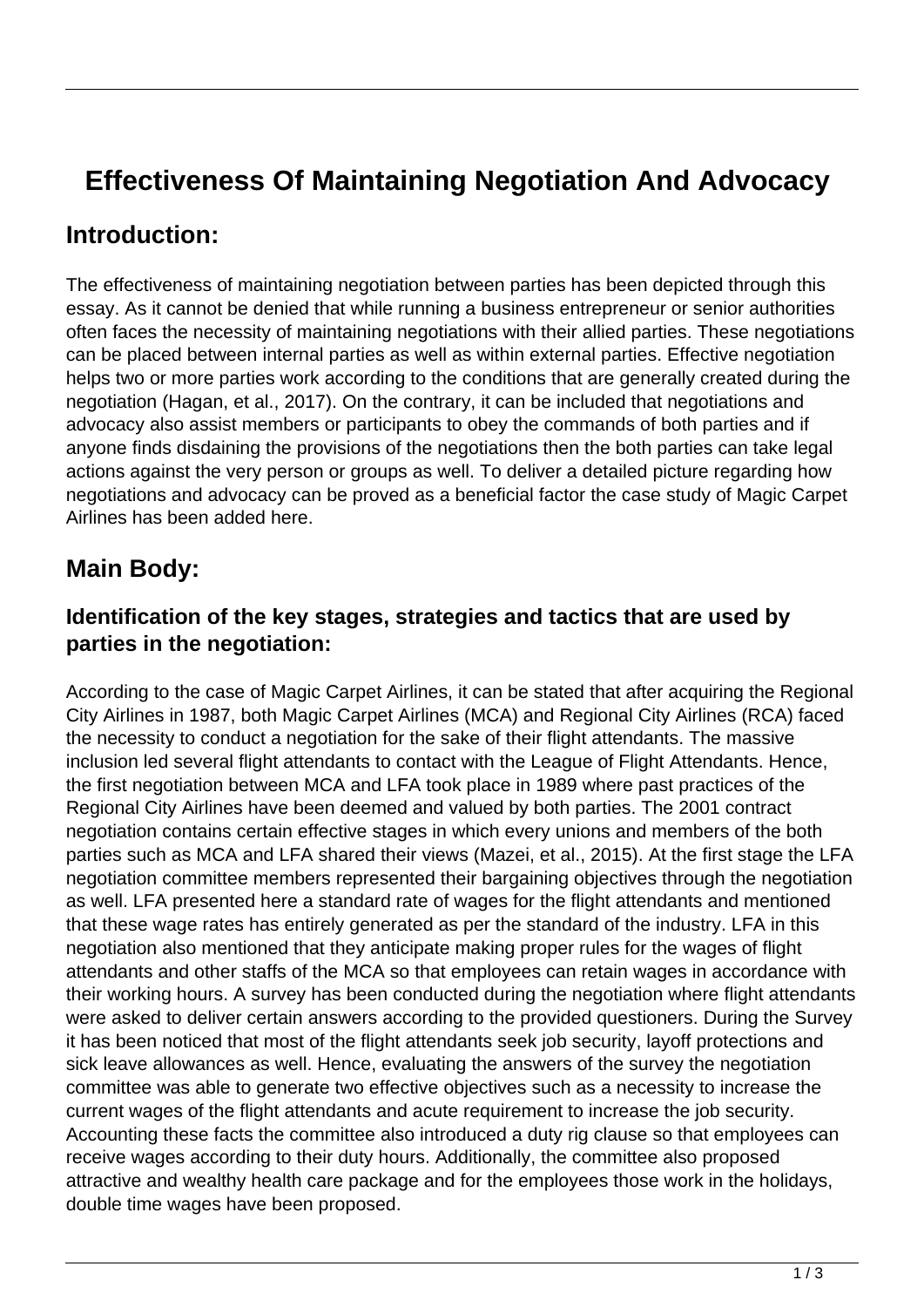#### **Strategies that are used by parties in the negotiation:**

It has been noticed that during the negotiation committee was adhered to four strategies such as making union members aware regarding the current situation, allowing union member to involve directly in the negotiation, taking persuasive steps in order to make company believe about the seriousness of union's expectation, and minimizing the possibilities that can provoke internal conflicts and issues. The first strategy that has been used in the negotiation embarked the necessity of informing the union members regarding the decisions and effective steps that has been proposed during the negotiation. Therefore, to inform union members, the negotiation committee also sent mails after the session so that the union members can be able to understand the current decision and the factors that have been covered in the negotiation as well (Hollander-Blumoff, 2016.). The second strategy of the negotiation revealed the necessity of involving the union members. To encourage the concept of the negotiation, the negotiation committee has printed the slogan "we make the difference and they make money", on T-shirts, pen and other things. In this section Create Havoc Around our System or CHAOS has been proposed where union members have shown strong willingness to add public aid tools and also highlighted the importance of enlisting creative tactics through which they can coerce the management to mitigate the disputes easily. The third strategy depicted that the company must deem the acute requirement of the internal staffs hence they should value LFA and their commands seriously. The necessity of accepting each team members' point of view was disclosed by fourth strategy.

#### **Effectiveness of the negotiation:**

While evaluating the proposal that has been showcased in negotiation, it can be stated that those proposed clauses were effective enough to mitigate the internal conflicts. As the primary objectives of the negotiation committee were related to the increment in wages through implementing the duty rig provisions and creating job security for the flight attendants as well. Analysing the final outcomes of the 2001 agreement it can also be added that the duty rig offered has been considered by the members and the negotiation has also led a hike in hourly wages, which was decided to be \$14.50 for the new hires and \$22.00 per hour for the employees who completed their five years in the company. To enhance the job security 'Me too' clause has been proposed and the fact that attendants will be treated as same as the pilot and other staffs, has also been valued through the session. Additionally the outcome also broadcasted an attractive hike in the shoe and uniform maintenance, but in some cases the conditions found ineffective such as leave and wage related hikes and etc. because the amount that has been declared in the outcomes were not at all similar to the amount that has been proposed earlier.

# **Conclusion:**

In this essay the effectiveness of negotiations and advocacy has been highlighted. Negotiation enables parties or members of an organisation or a firm to resolve their issues through communicating with each other. The following easy manifested how both parties such as LFA and MCA represented their points of views and desires through a proposal. Similarly, the stages and strategies that are required to take the final decision in accordance with the presented proposal have also been shown here.